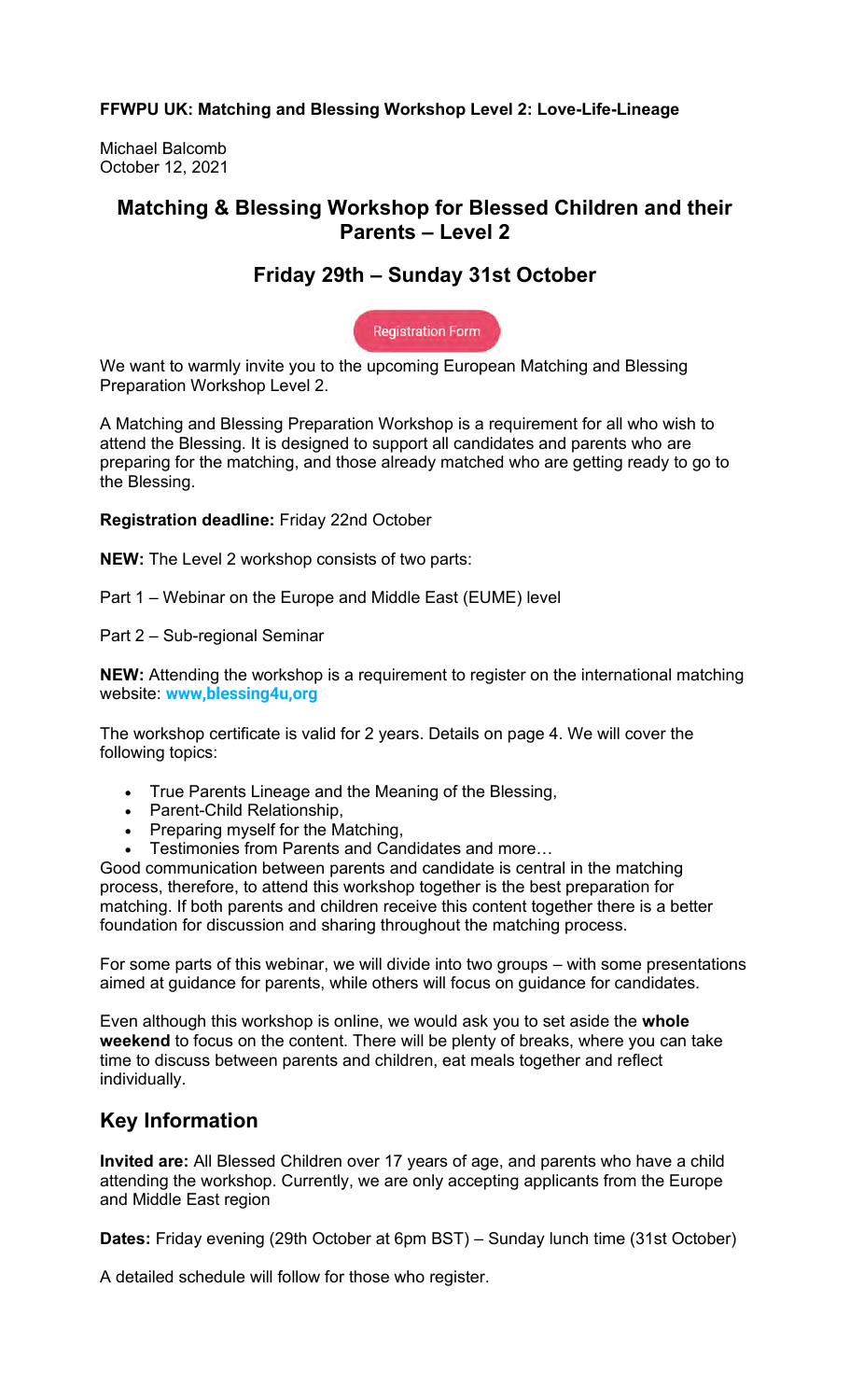**Fee:** 50 EUR per candidate (East and Middle East Sub Region: 30 EUR) 20 EUR for parents (East and Middle East Sub-Region: 10 EUR)

### **Bank Information**

**Purpose:** BFD MBWS + Name

**Account Holder:** FFWPU-Europe, Nassauerstr. 14, 65795 Hattersheim, Germany

**Bank**: Frankfurter Sparkasse, Alt-Sossenheim 25, 65936 Frankfurt am Main, Germany

**IBAN**: DE97 5005 0201 0200 6918 80

**BIC**: HELADEF1822

**PayPal:** *euhq@ ffwpu-eu,org*

**Registration**: Register by Sunday 22nd October online at the latest: **REGISTER HERE**

Each individual person who wants to attend needs to register (Blessed children and Parents)

## **Requirement for the WS**

Please note that, in order to receive a certificate, you must attend the entire webinar with the camera on. Please make sure to have a stable internet connection and a device with a working camera. The certificate is valid for 2 years.

For further questions please contact us at *europecosmicblessing@ gmail,com*

### **Overview of the Education Requirements for Matching and Blessing**

Please note that each candidate has to complete the necessary education in order to be able to attend the Blessing. Ideally this education should be completed before starting with the Matching Process. It is important to prepare well before beginning the search for a possible partner and this education will help families to approach the matching in a better way.

#### **Level 1**

*Target:* 14-17 years old Blessed Children

*Where:* local and community level

*When:* once a year, depending on the nation

*Requirement for the Blessing: No*

*Description:* Focus of education is Pure Lifestyle, how to prepare for the Matching and Blessing, identity of a Blessed Child, Parent Child relationship and providing guidance for parents in the preparation for the Matching.

## **Level 2 Part 1 (EUME level) + Part 2 (sub-regional level)**

*Overview Part 1*

*Target:* 17 years and older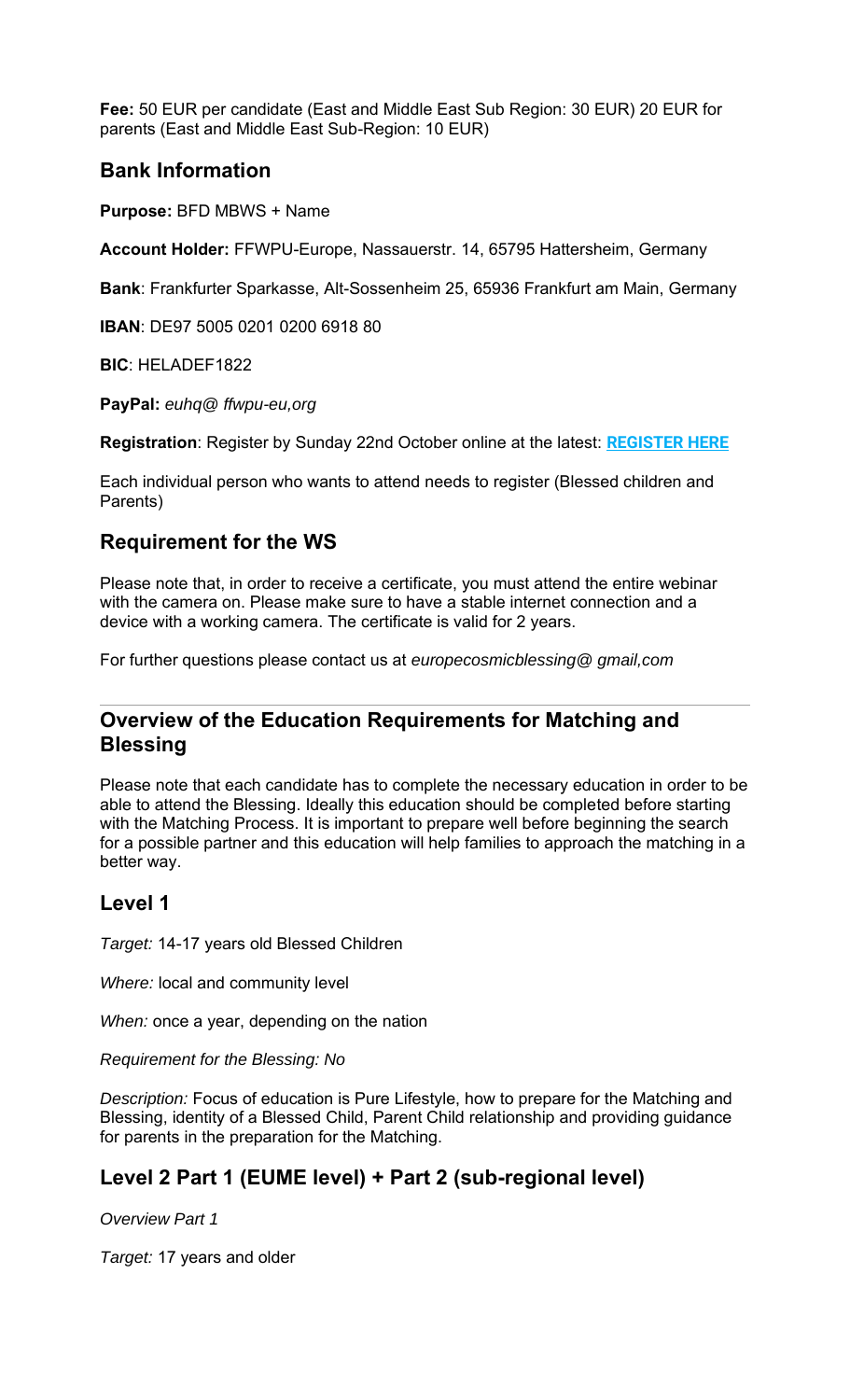*Where:* Education on EUME level

*When:* Twice a year

*Requirement for the Blessing:* Yes

*Description:* This is the main Workshop in preparation for the Matching and Blessing. The theme of the Workshop is *Love, Live, Lineage.* It should offer a deeper understanding about the Blessing and help candidates to prepare for the Matching. The workshop is separated into two parts, one part is on the international Europe and Middle East (EUME) level and the second part is on sub-regional level – both parts need to be attended in order to complete the workshop.

*Overview Part 2*

*Target:* 17 years and older

*Where:* Education on national or sub-regional level

*When:* Twice a year, shortly after Part 1

*Description:* The second part of the Level 2 Workshop will be held on the sub-regional level. Since there are fewer participants, it gives the opportunity of sharing in groups and clarifying content from the main workshop.

# **Validation of the Level 2 Workshop**

The Level 2 workshop is valid for 2 years. It is a requirement for the international matching website: **www,blessing4u,org**.

# **Applying for a Level 2 Extension**

It is possible to receive a one time "2 years extension" for the Level 2 workshop. In order to receive the extension you need to watch some lectures of Part 1 online and participate in the subregional Part 2 workshop. Your original Level 2 workshop should not be older than 2 years old. If you want to receive an extension, please contact our staff for more details.

## **Level 3**

*Overview*

*Target:* Matched Couples who are attending the Blessing

*Where:* Online on EUME level

*When:* Shortly before a Cosmic Blessing

*Requirement:* Yes

*Description:* This is a new workshop that we want to offer online for matched couples before a Blessing. We see the necessity of providing certain additional education before the Blessing and to offer a platform for questions and answers for the candidates.